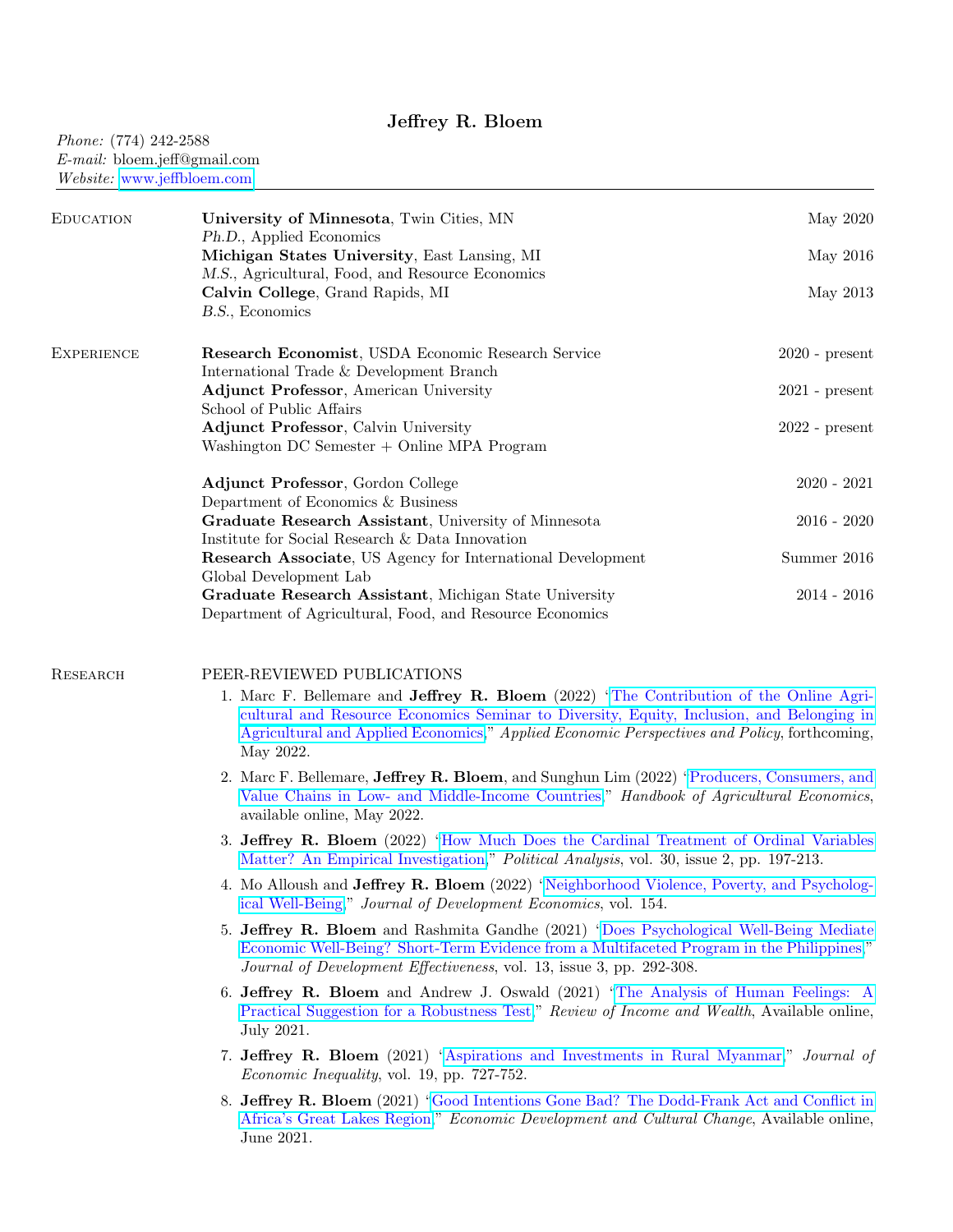- 9. Jeffrey R. Bloem and Bruce Wydick (2021) ["All I Really Need to Know I Learned in](https://www.journals.uchicago.edu/doi/abs/10.1086/715502) [Kindergarten? Evidence from the Philippines,](https://www.journals.uchicago.edu/doi/abs/10.1086/715502)" Economic Development and Cultural Change, Available online, June 2021.
- 10. Nick Huntington-Klein, Andreu Arenas, Emily Beam, Marco Bertoni, Jeffrey R. Bloem, Pralhad Burli, Naibin Chen, Paul Greico, Godwin Ekpe, Todd Pugatch, Martin Saavedra, and Yaniv Stopnitzky (2021) ["The Influence of Hidden Researcher Decisions in Applied Microeco](https://onlinelibrary.wiley.com/doi/full/10.1111/ecin.12992)[nomics,](https://onlinelibrary.wiley.com/doi/full/10.1111/ecin.12992)" *Economic Inquiry*, vol. 59, issue 3, pp. 944-960.
- 11. Guigonan Serge Adjognon, Jeffrey R. Bloem, and Aly Sanoh (2021) ["The Coronavirus](https://www.sciencedirect.com/science/article/abs/pii/S0306919221000282) [Pandemic and Food Security: Evidence from Mali,](https://www.sciencedirect.com/science/article/abs/pii/S0306919221000282)" Food Policy, vol. 101.
- 12. Jeffrey R. Bloem and Colette Salemi (2021) ["COVID-19 and Conflict,](https://www.sciencedirect.com/science/article/pii/S0305750X20304216)" World Development, vol. 140.
- 13. Marc F. Bellemare and Jeffrey R. Bloem (2018) ["Does Contract Farming Improve Welfare?](https://www.sciencedirect.com/science/article/pii/S0305750X18303188) [A Review,](https://www.sciencedirect.com/science/article/pii/S0305750X18303188)" World Development, vol. 112, pp. 259-271.
- 14. Jeffrey R. Bloem, Duncan Boughton, Kyan Htoo, Aung Hein, and Ellen Payongayong (2018) ["Measuring Hope: A Quantitative Approach with Validation in Rural Myanmar,](http://www.tandfonline.com/doi/full/10.1080/00220388.2017.1385764)" Journal of Development Studies, vol. 54, issue 11, pp. 2078-2094.
- 15. Jeffrey R. Bloem and Scott Loveridge (2018) ["The Costs of Secondary Migration: Perspec](https://link.springer.com/article/10.1007/s12134-018-0538-4)[tives From Local Voluntary Agencies in the U.S.,](https://link.springer.com/article/10.1007/s12134-018-0538-4)" Journal of International Migration and Integration, vol. 19, issue 2, pp. 233-251.
- 16. Jeffrey R. Bloem (2017) ["Learning toward Transformation: Evaluating Material, Social,](https://jeffbloem.files.wordpress.com/2012/12/2017-spring-bloem.pdf) [and Spiritual Impacts in Western Kenya,](https://jeffbloem.files.wordpress.com/2012/12/2017-spring-bloem.pdf)" Faith  $\mathcal B$  Economics, issue 69, pp. 25-61.

#### WORKING PAPERS

- 1. Mo Alloush and Jeffrey R. Bloem (2021) ["The Psychological Toll of Food Insecurity,](https://jeffbloem.files.wordpress.com/2021/10/psych_food_insecurity_sept21.pdf)" Revise & Resubmit at the Journal of Economic Behavior and Organization.
- 2. Lorin Rudin-Rush, Anna Josephson, Jeff Michler, and Jeffrey R. Bloem (2022) ["Food Inse](https://jeffbloem.files.wordpress.com/2022/01/covid_food_security_1.14.22.pdf)[curity During the First Year of the COVID-19 Pandemic in Four African Countries,](https://jeffbloem.files.wordpress.com/2022/01/covid_food_security_1.14.22.pdf)" Revise & Resubmit at Food Policy.
- 3. Marc F. Bellemare, Jeffrey R. Bloem, and Noah Wexler (2022) ["The Paper of How: Esti](https://jeffbloem.files.wordpress.com/2022/03/fdc_3.9.22.pdf)[mating Treatment Effects Using the Front-Door Criterion,](https://jeffbloem.files.wordpress.com/2022/03/fdc_3.9.22.pdf)" Under Review.
- 4. Mo Alloush, Jeffrey R. Bloem, and Jonathan Malacarne (2022) ["Social Protection Amid a](https://jeffbloem.files.wordpress.com/2022/02/alloushetal_opg_2022.pdf) [Crisis: New Evidence from South Africa's Older Person's Grant Program,](https://jeffbloem.files.wordpress.com/2022/02/alloushetal_opg_2022.pdf)" Under Review.
- 5. Lenis Saweda Liverpool-Tasie, Andrew Dillon, Jeffrey R. Bloem, and Guigonan Serge Adjognon (2022) ["Private Sector Promotion of Climate-Smart Technologies: Experimental Evi](https://jeffbloem.files.wordpress.com/2022/01/usg_rct_1.18.22.pdf)[dence from Nigeria,](https://jeffbloem.files.wordpress.com/2022/01/usg_rct_1.18.22.pdf)" Under Review.
- 6. Alexis H. Villacis, Jeffrey R. Bloem, and Ashok K. Mishra (2022) ["Aspirations, Risk Pref](https://jeffbloem.files.wordpress.com/2022/04/aspirations_risk_investments.pdf)[erences, and Investments in Agricultural Technologies,](https://jeffbloem.files.wordpress.com/2022/04/aspirations_risk_investments.pdf)" Under Review.

#### RESEARCH IN PROGRESS

- 1. "Digital Finance and Economic Empowerment: Experimental Evidence on the Role of Transaction Costs," (with Khandker Wahedur Rahman).
- 2. "Herder Related Violence and Informal Work as a Safety Net," (with David C. Francis, Harrison Mitchell and Amy Damon).
- 3. "The Relationship Between Conflict and International Trade in Africa," (with Michael Johnson).

## POLICY BRIEFS & LIGHTLY PEER-REVIEWED PUBLICATIONS

1. Jeffrey R. Bloem and Jarrad Farris (2021) ["The COVID-19 Pandemic and Food Security in](https://jeffbloem.files.wordpress.com/2021/10/bloem-and-farris-ers-2021.pdf) [Low- and Middle-Income Countries: A Review of the Emerging Microeconomic Literature,](https://jeffbloem.files.wordpress.com/2021/10/bloem-and-farris-ers-2021.pdf)" COVID-19 Working Paper, US Department of Agriculture, Economic Research Service, October 2021.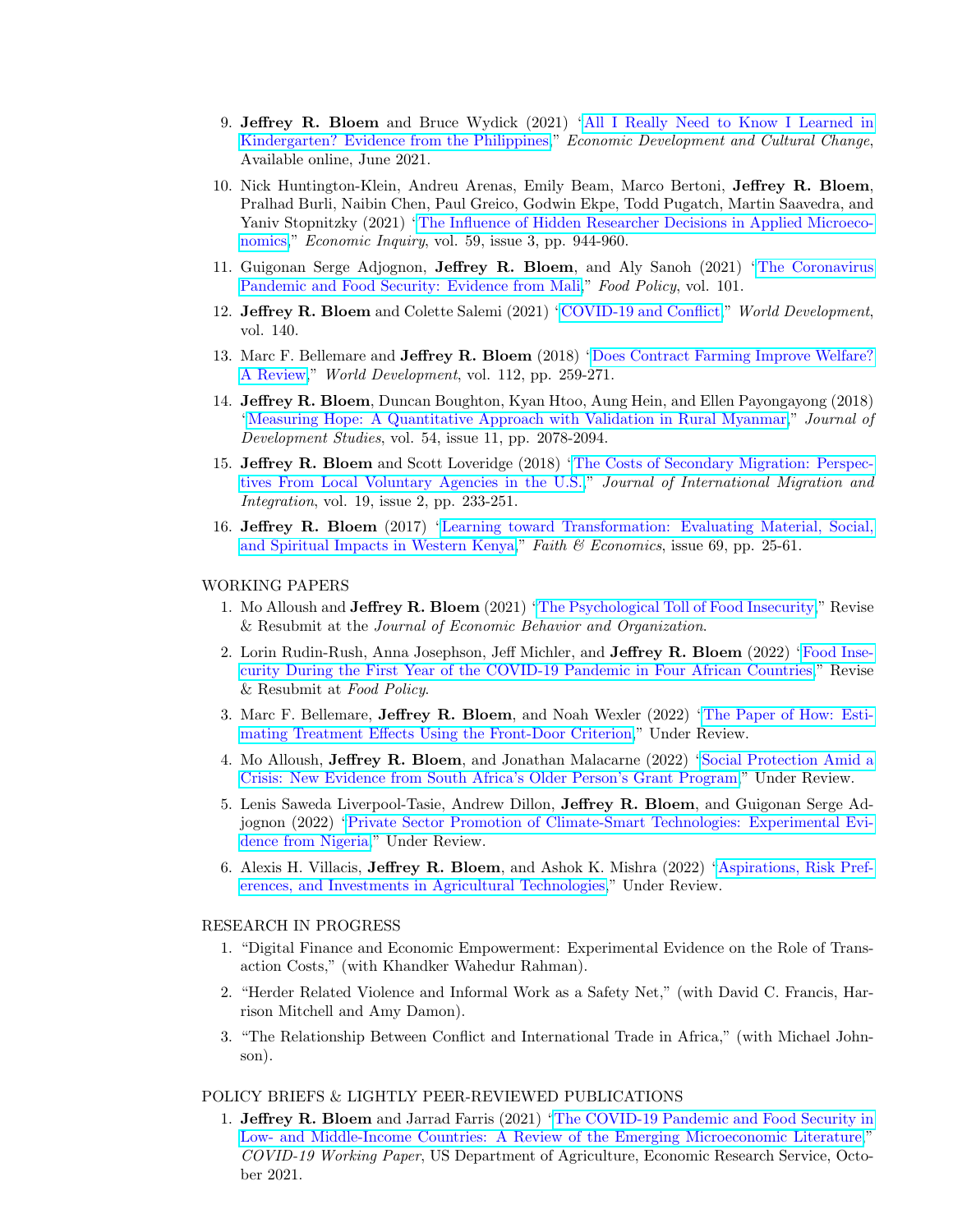- 2. Jeffrey R. Bloem (2021) ["Mali's Rural-Urban Gap in Food Security Vanished Amid the](https://www.ers.usda.gov/amber-waves/2021/june/mali-s-rural-urban-gap-in-food-security-vanished-amid-the-coronavirus-pandemic/) [Coronavirus Pandemic,](https://www.ers.usda.gov/amber-waves/2021/june/mali-s-rural-urban-gap-in-food-security-vanished-amid-the-coronavirus-pandemic/)" Amber Waves, US Department of Agriculture, Economic Research Service, June 2021.
- 3. Jeffrey R. Bloem and Scott Loveridge (2017) ["The Secondary Migration of Refugees Reset](http://www.fmreview.org/sites/fmr/files/FMRdownloads/en/resettlement/bloem-loveridge.pdf)[tled in the US,](http://www.fmreview.org/sites/fmr/files/FMRdownloads/en/resettlement/bloem-loveridge.pdf)" Forced Migration Review, issue 54, pp. 26-28.
- 4. Jeffrey R. Bloem (2014) ["Refugees in Rural Communities: A Win-Win?,](http://www.nardep.info/uploads/Brief34_RefugeesinRuralAmerica.pdf)" National Agriculture and Rural Development Policy Center, brief no. 34.

## INVITED BOOK REVIEWS

- 1. Jeffrey R. Bloem (2022) ["Book Review of 'Why We Fight: The Roots of War and the Paths](https://jeffbloem.files.wordpress.com/2022/02/bloem-review-of-blattman.pdf) [to Peace' by Christopher Blattman,](https://jeffbloem.files.wordpress.com/2022/02/bloem-review-of-blattman.pdf)" Faith & Economics, forthcoming.
- 2. Jeffrey R. Bloem (2020) ["Book Review of 'Shrewd Samaritan: Faith, Economics, and the](https://jeffbloem.files.wordpress.com/2020/03/bloem-crda-2020.pdf) [Road to Loving Our Global Neighbor' by Bruce Wydick,](https://jeffbloem.files.wordpress.com/2020/03/bloem-crda-2020.pdf)" Christian Relief, Development, and  $Advocacy$ , issue 1 no. 2.
- 3. Jeffrey R. Bloem (2018) ["Book Review of 'Cents and Sensibility: What Economists Can](https://jeffbloem.files.wordpress.com/2018/04/review-of-cents-and-sensibility.pdf) [Learn from the Humanities' by Gary Saul Morson and Morton Schapiro,](https://jeffbloem.files.wordpress.com/2018/04/review-of-cents-and-sensibility.pdf)" Faith & Economics, issue no. 71.
- 4. Marc F. Bellemare and Jeffrey R. Bloem (2018) ["Book Review of 'Experimental Conver](https://academic.oup.com/ajae/article/100/2/642/4331628?guestAccessKey=67985a71-1fad-485a-b68d-400fe508591d)[sations: Perspectives on Randomized Trials in Developing Countries' \(ed.\) Timothy Ogden,](https://academic.oup.com/ajae/article/100/2/642/4331628?guestAccessKey=67985a71-1fad-485a-b68d-400fe508591d)" American Journal of Agricultural Economics, vol. 100, issue 2, pp. 642-643.
- 5. Jeffrey R. Bloem (2016) ["Book Review of 'Economics Rules: The Rights and Wrongs of the](https://jeffbloem.files.wordpress.com/2012/12/2016-fall-bloem.pdf) [Dismal Science' by Dani Rodrik,](https://jeffbloem.files.wordpress.com/2012/12/2016-fall-bloem.pdf)" Faith & Economics, issue no. 68, pp. 121-126.
- 6. Jeffrey R. Bloem (2015) ["Book Review of 'Misbehaving: The Making of Behavioral Eco](https://jeffbloem.files.wordpress.com/2012/12/2015-fall-bloem.pdf)[nomics' by Richard H. Thaler,](https://jeffbloem.files.wordpress.com/2012/12/2015-fall-bloem.pdf)" Faith & Economics, issue no. 66, pp. 169-174.

Presentations 2022: Agricultural and Applied Economics Association (AAEA) Meetings, International Food Policy Research Institute (IFPRI) Applied Microeconomics Seminar, Collaborative for Econometrics and Integrated Development Studies (CEIDS), Econometrics Frontier Group (E-FroG), Pacific Conference for Development Economics (PacDev).

> 2021: Conference of the Private Sector Development Research Network, North East Universities Development Consortium (NEUDC), UN University World Institute for Development Economics Research Conference, International Conference of Agricultural Economists, Agricultural and Applied Economics Association (AAEA) Meetings, Kansas Health Economics Conference, AAEA Handbook of Agricultural Economics Workshop, University of San Francisco.

2020: Households in Conflict Network (HiCN) Annual Workshop, Agricultural and Applied Economics Association (AAEA) Meetings, Online Agricultural and Resource Economics Seminar (OARES), Centre for the Study of African Economies (CSAE) Conference, Allied Social Sciences Association (ASSA) Annual Meetings.

2019: Towson University, Sustainability and Development Conference, Agricultural and Applied Economics Association (AAEA) Meetings, Midwest International Economic Development Conference (MidDev), Calvin College, Centre for the Study of African Economies (CSAE) Conference.

2018: North East Universities Development Consortium (NEUDC), Macalester College, Agricultural and Applied Economics Association (AAEA) Meetings.

2017: Midwest Group in African Political Economy (MGAPE).

2016: Agricultural and Applied Economics Association (AAEA) Meetings, Calvin College, Dordt College.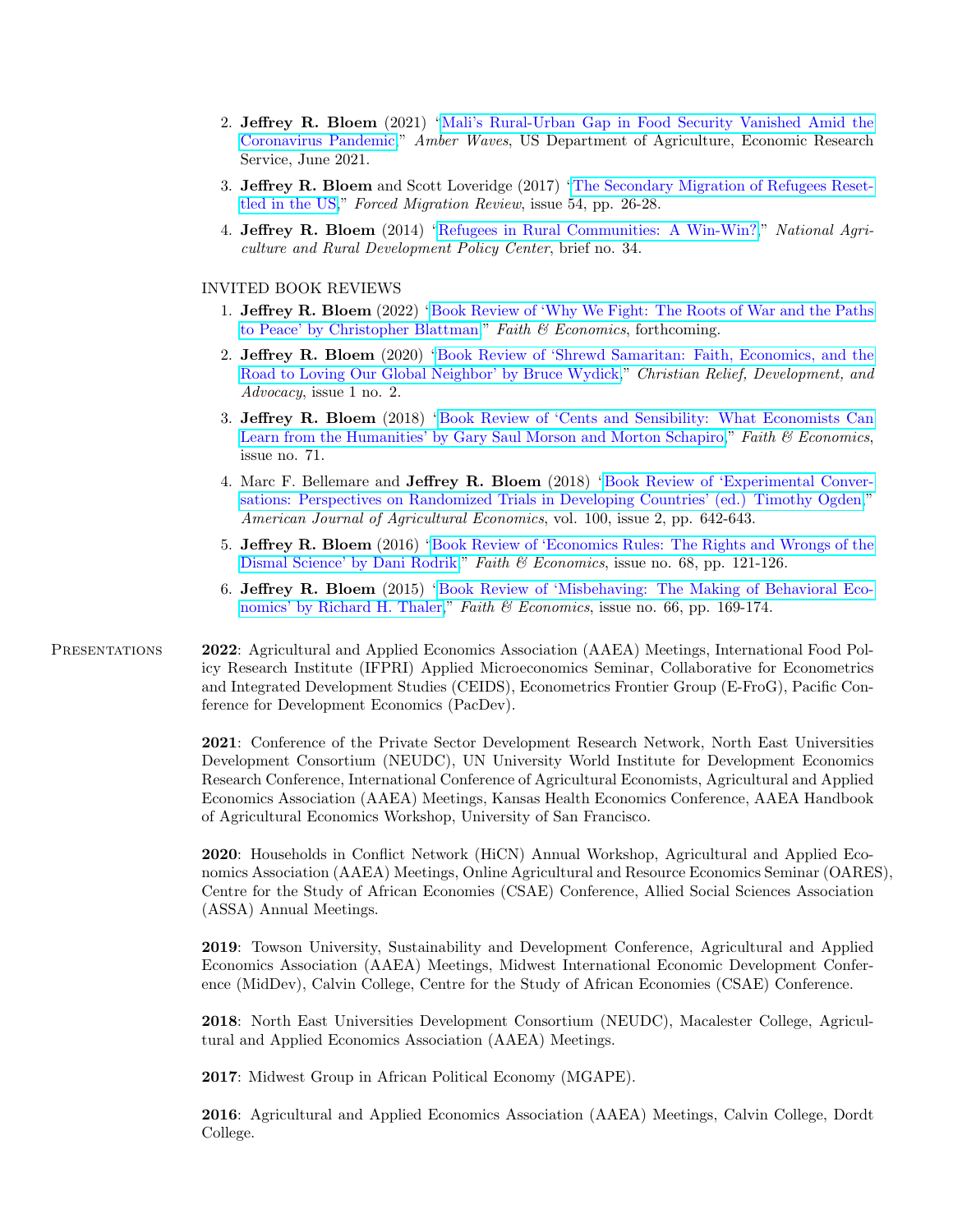| <b>TEACHING</b>                       | Calvin University, Global Campus<br>• STDC 344: Economic and Community Development                                                                                                                                                                                                                                                                                                                                                                                                                                                                                                                                                                                                                                                                                                                                                                                                                                                                                                                                                                                                                                                                                                                                                                    | $2022$ - present                                                                                            |
|---------------------------------------|-------------------------------------------------------------------------------------------------------------------------------------------------------------------------------------------------------------------------------------------------------------------------------------------------------------------------------------------------------------------------------------------------------------------------------------------------------------------------------------------------------------------------------------------------------------------------------------------------------------------------------------------------------------------------------------------------------------------------------------------------------------------------------------------------------------------------------------------------------------------------------------------------------------------------------------------------------------------------------------------------------------------------------------------------------------------------------------------------------------------------------------------------------------------------------------------------------------------------------------------------------|-------------------------------------------------------------------------------------------------------------|
|                                       | • PNA 524: Economic and Community Development (virtual)                                                                                                                                                                                                                                                                                                                                                                                                                                                                                                                                                                                                                                                                                                                                                                                                                                                                                                                                                                                                                                                                                                                                                                                               |                                                                                                             |
|                                       | American University, Washington DC<br>• PAUD 670: Economics for Policy Analysis                                                                                                                                                                                                                                                                                                                                                                                                                                                                                                                                                                                                                                                                                                                                                                                                                                                                                                                                                                                                                                                                                                                                                                       | $2021$ - $\ensuremath{\mathrm{present}}$                                                                    |
|                                       | • PAUD 604: Public Program Evaluation                                                                                                                                                                                                                                                                                                                                                                                                                                                                                                                                                                                                                                                                                                                                                                                                                                                                                                                                                                                                                                                                                                                                                                                                                 |                                                                                                             |
|                                       | Gordon College, Wenham, MA<br>• ECB 305: Economic Development (virtual)                                                                                                                                                                                                                                                                                                                                                                                                                                                                                                                                                                                                                                                                                                                                                                                                                                                                                                                                                                                                                                                                                                                                                                               | $2022 - 2021$                                                                                               |
|                                       | • ECB 366: International Economics (virtual)                                                                                                                                                                                                                                                                                                                                                                                                                                                                                                                                                                                                                                                                                                                                                                                                                                                                                                                                                                                                                                                                                                                                                                                                          |                                                                                                             |
| SERVICE &<br>LEADERSHIP               | Referee for: African Journal of Agricultural Research · Agribusiness · Agricultural Economics ·<br>Agricultural Systems • Agronomy Research • American Journal of Agricultural Economics • Applied<br>Economics Perspectives and Policy Australian Journal of Agricultural and Resource Economics<br>· Business Strategy and Development · China Economic Review · East African Agricultural and<br>Forestry Journal · Economic Analysis and Policy · Economic Modelling · Economics of Transition ·<br>Faith & Economics · Food Policy · International Journal of Global Environmental Issues · Journal of<br>the Agricultural and Applied Economics Association Gournal of Agricultural Science and Technology<br>· Journal of Comparative Economics · Journal of Development Economics · Journal of Dryland<br>$Agriculture \cdot Journal$ of Integrative Agriculture $\cdot$ Journal of International Migration and Integration $\cdot$<br>PLOS One · Review of Agricultural, Food, and Environmental Studies · Social Sciences & Humanities<br>$Open\cdot Spanish\ Journal\ of\ Agricultural\ Research\cdot World\ Development\cdot 2022\ IFPRI\ Computer$<br>Grant Program · 2019 & 2020 AAEA Annual Meeting · 2019 & 2020 IPUMS Research Award |                                                                                                             |
|                                       | Book Review Editor, Faith & Economics<br>Co-founder, Online Agricultural and Resource Economics Seminar<br>Member, AAEA Economics, Statistics, & Information Committee<br>Treasurer, UMN APEC Graduate Student Club<br>Member, UMN APEC Awards Committee<br>Chair, MSU AFRE Brown Bag Seminar                                                                                                                                                                                                                                                                                                                                                                                                                                                                                                                                                                                                                                                                                                                                                                                                                                                                                                                                                         | $2021$ - present<br>$2020$ - present<br>$2020$ - present<br>$2018 - 2019$<br>$2017 - 2018$<br>$2015 - 2016$ |
| AWARDS,<br>FELLOWSHIPS,<br>$&$ GRANTS | Heirs' Property Rights<br>USDA ERS Strategic Priority Grants Program<br>Amount: \$200,000                                                                                                                                                                                                                                                                                                                                                                                                                                                                                                                                                                                                                                                                                                                                                                                                                                                                                                                                                                                                                                                                                                                                                             | 2021                                                                                                        |
|                                       | Assessing the Sustainable Development Goals: Six Cross-National Studies<br>USDA ERS Strategic Priority Grants Program<br>Amount: \$540,000                                                                                                                                                                                                                                                                                                                                                                                                                                                                                                                                                                                                                                                                                                                                                                                                                                                                                                                                                                                                                                                                                                            | 2021                                                                                                        |
|                                       | Women's Economic Empowerment and Digital Finance - Research Grant<br>BRAC Institute of Governance and Development<br>Amount: \$362,385                                                                                                                                                                                                                                                                                                                                                                                                                                                                                                                                                                                                                                                                                                                                                                                                                                                                                                                                                                                                                                                                                                                | 2021                                                                                                        |
|                                       | Doctoral Dissertation Fellowship<br>The Graduate School, University of Minnesota<br>Amount: \$26,000                                                                                                                                                                                                                                                                                                                                                                                                                                                                                                                                                                                                                                                                                                                                                                                                                                                                                                                                                                                                                                                                                                                                                  | 2019                                                                                                        |
|                                       | International Conference Travel Grant<br>Council of Graduate Students (COGS), University of Minnesota<br>Amount: \$900                                                                                                                                                                                                                                                                                                                                                                                                                                                                                                                                                                                                                                                                                                                                                                                                                                                                                                                                                                                                                                                                                                                                | 2019                                                                                                        |
|                                       | Best Second-Year Paper<br>Department of Applied Economics, University of Minnesota<br>Amount: \$500                                                                                                                                                                                                                                                                                                                                                                                                                                                                                                                                                                                                                                                                                                                                                                                                                                                                                                                                                                                                                                                                                                                                                   | 2018                                                                                                        |
|                                       | Interdisciplinary Dissertation Proposal Development Program                                                                                                                                                                                                                                                                                                                                                                                                                                                                                                                                                                                                                                                                                                                                                                                                                                                                                                                                                                                                                                                                                                                                                                                           | 2017                                                                                                        |